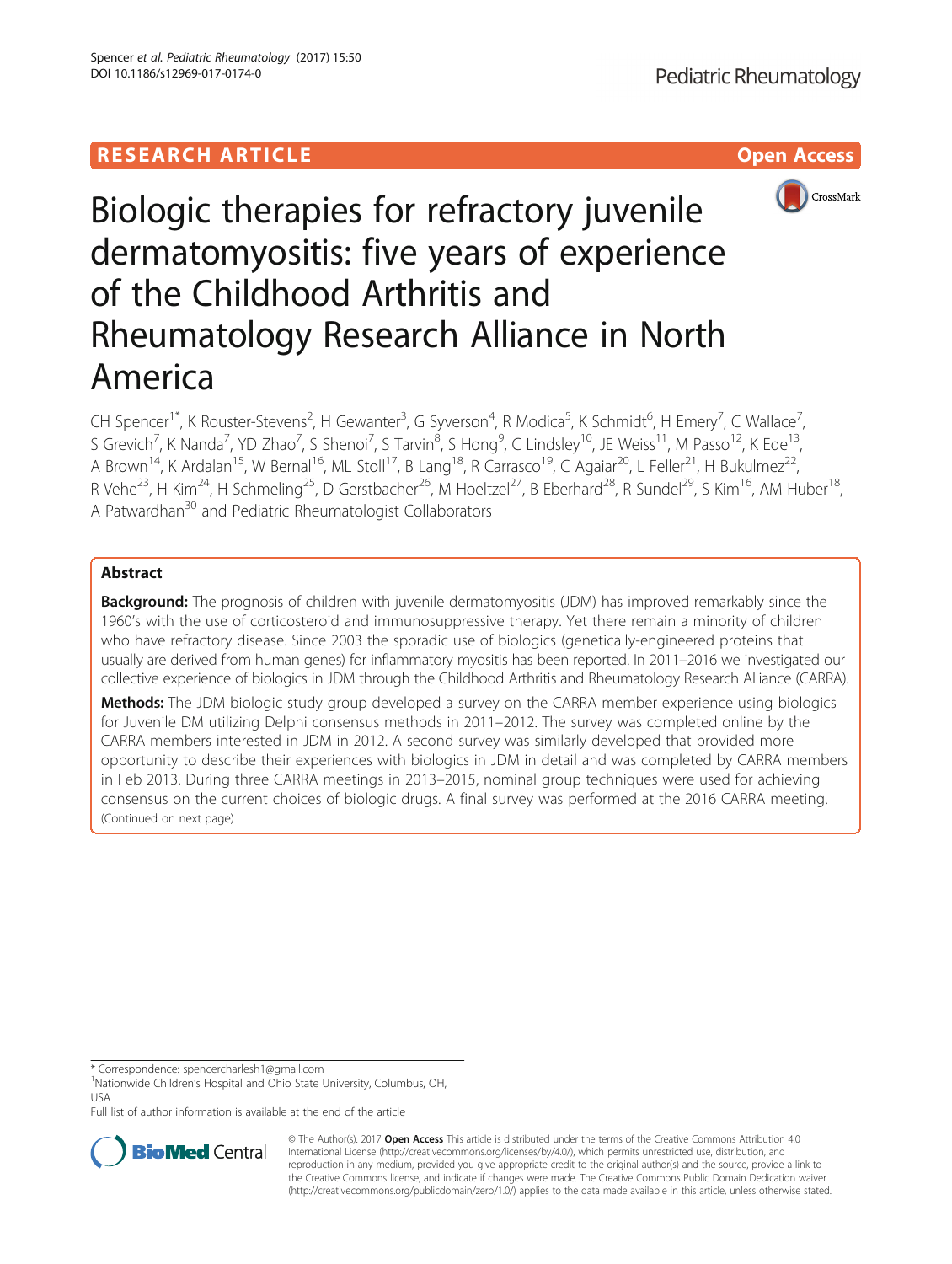## (Continued from previous page)

Results: One hundred and five of a potential 231 pediatric rheumatologists (42%) responded to the first survey in 2012. Thirty-five of 90 had never used a biologic for Juvenile DM at that time. Fifty-five of 91 (denominators vary) had used biologics for JDM in their practice with 32%, 5%, and 4% using rituximab, etanercept, and infliximab, respectively, and 17% having used more than one of the three drugs. Ten percent used a biologic as monotherapy, 19% a biologic in combination with methotrexate (mtx), 52% a biologic in combination with mtx and corticosteroids, 42% a combination of a biologic, mtx, corticosteroids (steroids), and an immunosuppressive drug, and 43% a combination of a biologic, IVIG and mtx. The results of the second survey supported these findings in considerably more detail with multiple combinations of drugs used with biologics and supported the use of rituximab, abatacept, anti-TNFα drugs, and tocilizumab in that order. One hundred percent recommended that CARRA continue studying biologics for JDM. The CARRA meeting survey in 2016 again supported the study and use of these four biologic drug groups.

**Conclusions:** Our CARRA JDM biologic work group developed and performed three surveys demonstrating that pediatric rheumatologists in North America have been using multiple biologics for refractory JDM in numerous scenarios from 2011 to 2016. These survey results and our consensus meetings determined our choice of four biologic therapies (rituximab, abatacept, tocilizumab and anti-TNFα drugs) to consider for refractory JDM treatment when indicated and to evaluate for comparative effectiveness and safety in the future.

## Significance and Innovations

- This is the first report that provides a substantial clinical experience of a large group of pediatric rheumatologists with biologics for refractory JDM over five years.
- This experience with biologic therapies for refractory JDM may aid pediatric rheumatologists in the current treatment of these children and form a basis for further clinical research into the comparative effectiveness and safety of biologics for refractory JDM.

## Background

Juvenile dermatomyositis (JDM) is a systemic autoimmune disease in children and adolescents characterized by a vasculopathy that primarily affects skin and muscle but may involve the lungs, heart, gastrointestinal system, joints, and other organs. Before the consistent use of daily corticosteroids in the 1950's, 1/3 of JDM children had a fatal outcome, 1/3 became disabled, and 1/3 recovered [[1, 2\]](#page-6-0). Since then the prognosis has improved significantly with less than 1% mortality with current early diagnosis and aggressive therapy [[3](#page-6-0)–[14\]](#page-7-0). Complications are still not uncommon, including calcinosis, contractures, vasculitis, and lipodystrophy. Treatment may lead to side effects, especially due to corticosteroids. Also, JDM treatment has varied tremendously among rheumatologists and other specialists with the use of oral and intravenous corticosteroids, hydroxychloroquine, and immunosuppressive drugs such as methotrexate (mtx), cyclosporine (CSA), azathioprine (AZA), mycophenolate (MMF), and cyclophosphamide (CYC) [\[15](#page-7-0)–[23](#page-7-0)]. Despite these aggressive treatments, a significant minority of children with JDM have a difficult clinical course, even life-threatening [[4](#page-6-0)–[14\]](#page-7-0).

There has been increasing evidence documenting the critical role of cytokines as regulators of inflammation in inflammatory myopathies. Tumor necrosis factors (TNFα, LTβ, BAFF) interferons (IFNα/β/ϒ), interleukins

(IL-1, IL-6, IL-12, IL-15, IL-18, IL-23), and chemokines (CXCL9/10/11/13, CCL2/3/4/8/19/21) have been reported to be have a role in these muscle diseases [\[24](#page-7-0)]. The use of biologic agents targeting these cytokines is now prevalent in the treatment of numerous childhood autoimmune conditions, especially for juvenile idiopathic arthritis [\[25, 26\]](#page-7-0).

Due to the above morbidity and the new science, the use of these biologic medications for myositis has begun on an off-label basis since 2000 in numerous countries. The most commonly used biologic in the last decade for inflammatory myositis appears to be rituximab. The Rituximab in Myositis (RIM) study of rituximab effectiveness in adult and pediatric myositis did not meet its primary endpoint for JDM, though the study did show that 83% of the adult and pediatric myositis patients met the definition of improvement on rituximab. Further analysis of the RIM data may allow approval of rituxi-mab in the future [\[27, 28\]](#page-7-0). Infliximab, an anti-TNF- $\alpha$ medication, has also shown considerable potential for juvenile and adult myositis [[29](#page-7-0)–[32](#page-7-0)]. In contrast, another anti-TNFα drug, etanercept, does not appear to be as effective for myositis [\[33](#page-7-0)–[35\]](#page-7-0). The use of a third anti-TNF-α drug, adalimumab, has not yet been reported in myositis treatment but has been helpful for interstitial pneumonitis associated with adult dermatomyositis, anti-synthetase syndrome, and orbital myositis [[36](#page-7-0)–[38](#page-7-0)].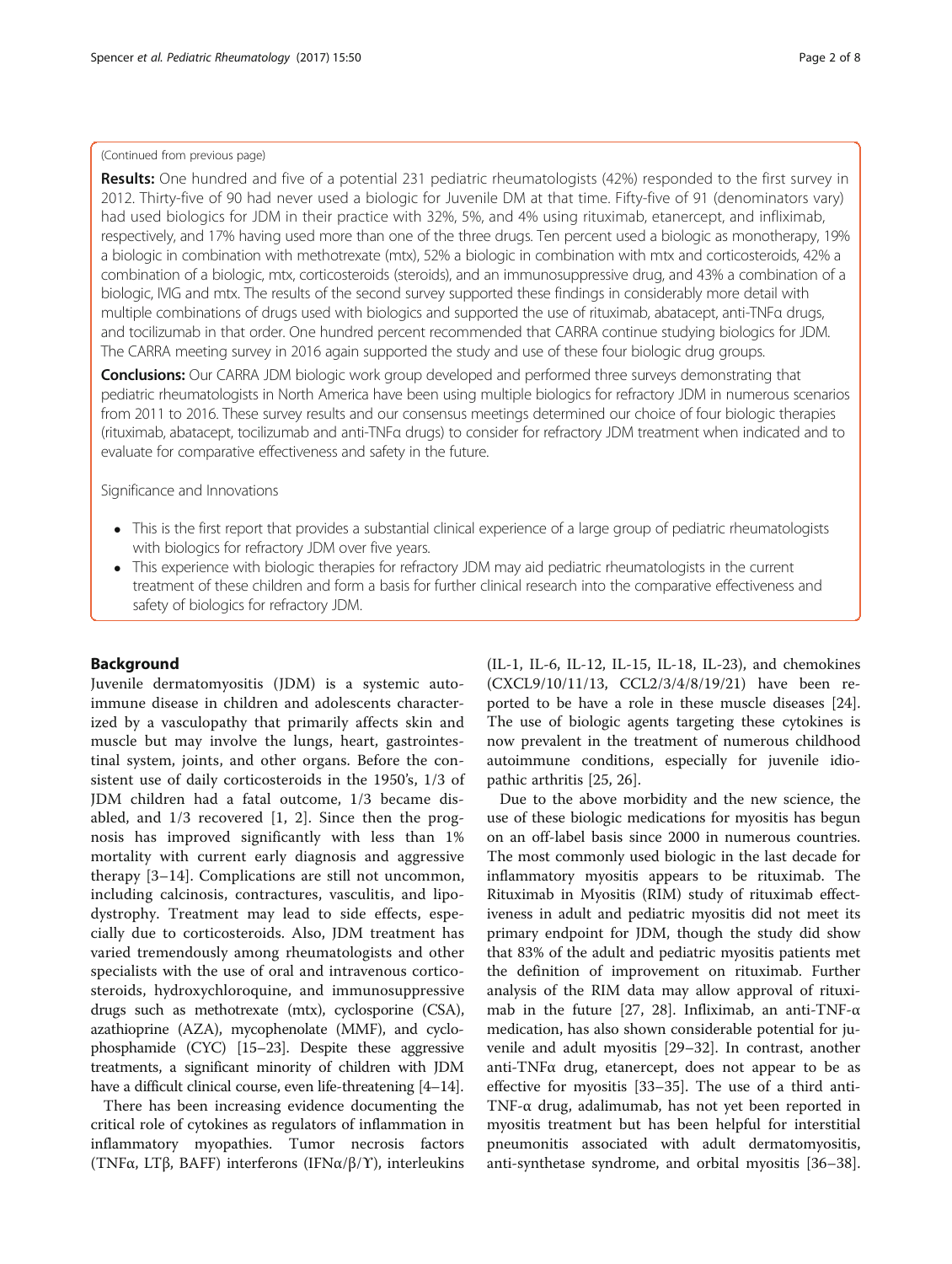Also abatacept, an anti-CTAL-4 monoclonal, has been beneficial in an adult overlap myositis resistant to other treatment [[39\]](#page-7-0), in refractory polymyositis [\[40](#page-7-0)], and in a recalcitrant JDM child with ulcerations and calcinosis [[41\]](#page-7-0). The anti-IL-6 drug tocilizumab has shown potential for treatment of myositis as it has in other rheumatic diseases [\[42](#page-7-0)–[44\]](#page-7-0). Other potential biologics for inflammatory myositis are sifalimumab (anti-IFNα), alemtuzumab (anti-CD52), eculizumab (a terminal [complement](https://en.wikipedia.org/wiki/Complement_system) inhibitor) and basiliximab (anti-CD25), but none has not been used much in children as of 2017 [[45\]](#page-7-0).

We believed that there was ample support in the medical literature for use and study of biologics off label for refractory JDM. The goal of this article is to report the results of a project performed by our North American Childhood Arthritis and Rheumatology Research Alliance (CARRA) research committee on biologics for refractory JDM.

## Methods

## Carra

CARRA is an organization of pediatric rheumatologists, researchers, and other interested parties in North America that was formed in 2002. Its mission is to prevent, treat, and cure rheumatic diseases of children and adolescents by facilitating and conducting high-quality clinical, translational, and bench research. By 2016 CARRA has grown to have over 400 members in 80 centers in the United States and Canada.

## Surveys

Two surveys on the use of biologics for JDM were developed in 2011–13 by consensus discussion of the Juvenile DM biologic committee by e-mail. The first survey of 15 questions that was sent out in February–March 2012 was a general survey on biologics with limited choices for respondents (Additional file [1:](#page-6-0) Appendix A). It was sent to the general CARRA membership at the time. The results of the first survey are in the results section. A second survey was developed and completed in 2013. The second survey focused on more specifics of the use of biologics with the opportunity for extended comments and on details of the future CARRA studies (inclusion and exclusion criteria, testing, and outcome measures-results not reported here). The second survey results are in Additional file [1](#page-6-0): Appendix C. Thirty pediatric rheumatologists who attended JDM Committee meetings at the 2016 CARRA meetings ranked the biologics anonymously using the rank choice technique to check for any change of opinion on the use of biologics for JDM.

## Ethics approval and consent to participate

The authors asked for and received Institutional Review Board approval with a waiver from the Nationwide Children's Hospital IRB (2012) and the University of

Missouri Medical Center IRB (2013) for survey #1 and survey #2 respectively. No consents were justified.

## Consensus meetings

Consensus meetings on biologics were held at five annual CARRA meetings from 2011 to 2016. Each 3–5 h meeting consisted of a core group of pediatric rheumatologists and researchers with a maximum of 30 participants per meeting. After developing the two biologic surveys in 2011–2013, the 2013–16 CARRA meetings were used to discuss biologics for refractory JDM as reported in the literature [[27](#page-7-0)–[44](#page-7-0)] and beginning discussions of a future consensus treatment plan. The nominal group technique was utilized to achieve consensus with one facilitator (AP) and one recorder (CHS) at JDM biologic workgroup sessions during the 2013, 2014, and 2015 CARRA meetings. The identical format was used for each question. If one response eventually won over 80% of the votes, that response was chosen. This process was continued until each question posed had achieved consensus. The 2015–16 sessions finalized the choice of the biologics. These discussions were informed by the three surveys, the experiences of participants, and the current medical literature, especially the rituximab in myositis (RIM) international study [\[27](#page-7-0)–[44\]](#page-7-0).

## Results

The first survey can be found in Additional file [1](#page-6-0): Appendix A. The results were as follows: The survey was sent to the entire membership of CARRA in 2012 (250 members at the time) and 104 responded (42%). Ninety-seven (93.3%) of the 104 CARRA members replied that they were interested in biologics in JDM and 7/104 replied No (6.7%) and did not continue the survey. Different numbers of the potential 97 respondents answered every question varying from 40 to 91 based on their choice whether any one respondent wanted to answer that one question.

At the time of the survey, 79/95 (83%) were practicing pediatric rheumatologists. Nine were trainee fellows; five fellows were in years  $1-2$  and  $4$  in years  $3-4$ . Five  $(5.3%)$ were medicine-pediatric rheumatologists, one was a nonpracticing researcher pediatric rheumatologist (1.1%), and was one was a nurse practitioner (1/95–1.1%). The special rheumatology niche of the respondents included SLE (18/ 91–20%), JIA (22/91–24%), vasculitis (4/91–4%), myositis IIM (10/91–11%), scleroderma (2/91–2%), basic science research (5/91–6%), and nothing specific (24/91–26%). Six answered "other" (6/91–6%). It was an underlying assumption of the authors of the 2012 survey that any member of CARRA that responded were likely to have some training and practice in all diseases of pediatric rheumatology, including JDM, and were qualified to respond even if they had other special interests.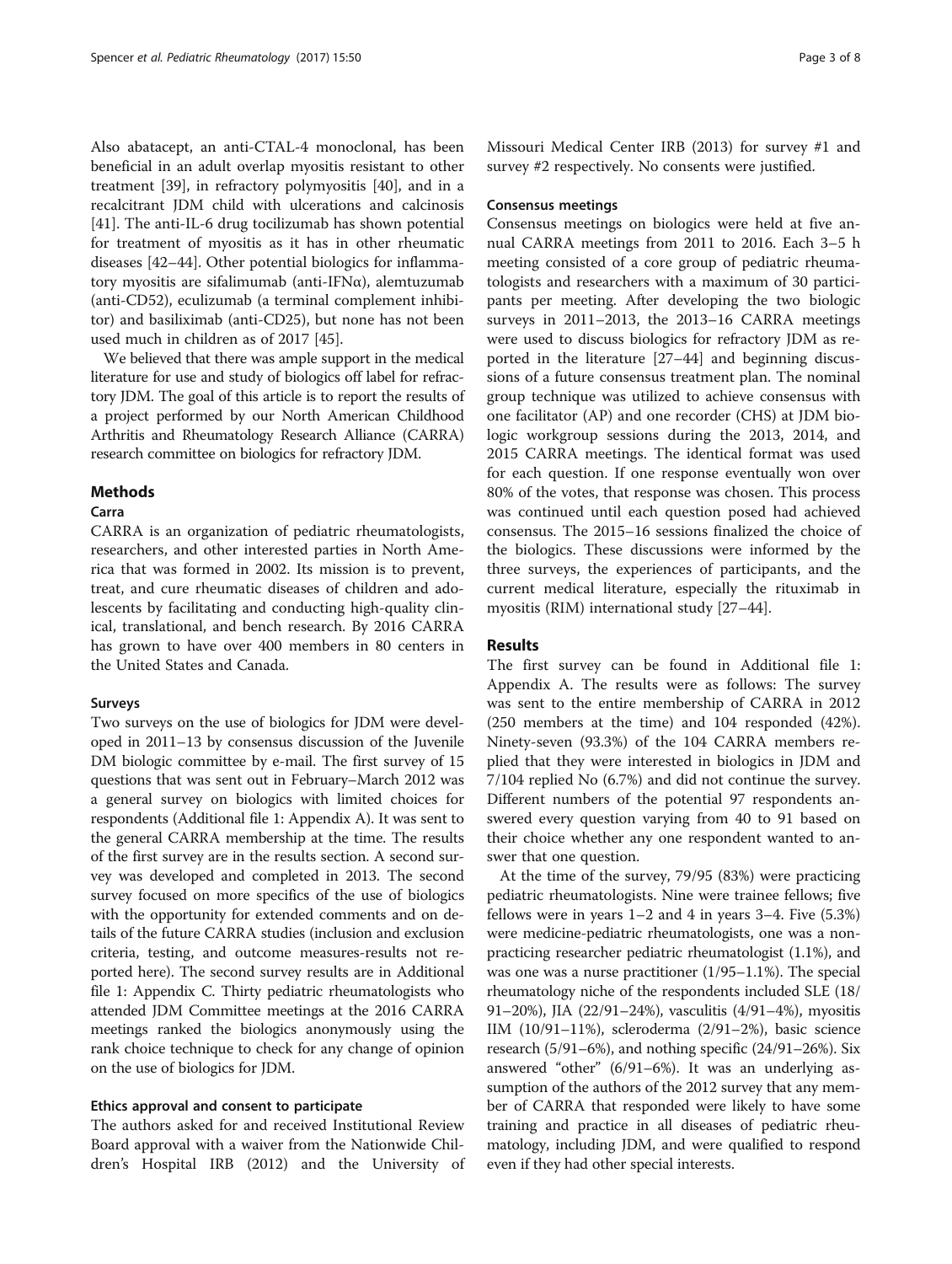Fifty-one (56.7%) of ninety respondents currently managed 1–10 total children with JDM, 30/90 (33.3%) managed 11–20, 5/90 (5.6%) 20–50, and 4/90 (4.4%) managed over 50 patients. Eighty-five of 91 (93.4%) saw 1–10 new JDM patients per year, 3/91 (3.3%) saw 11–20 new patients per year, and 3 (3.3%) saw 20–50 per year.

Thirty-five practitioners had not yet used biologics for JDM in 2012. Fifty-five (61.5%) of 91 responding practitioners had used biologics in their practice with 32%, 5%, and 4% having used rituximab, etanercept, and infliximab respectively. Seventeen percent had used more than one of these biologics at separate times. One respondent (1%) answered "other" (Table 1).

The vast majority (90%) used biologics in combination with other medications at one time or another: mtx (11/ 57, 19%), mtx + steroids (30/57, 53%), mtx, steroids, and MMF or AZA (24/57 42%). Ten percent had used a biologic as a monotherapy. Nine respondents chose "other" (15.8%) (Table 2).

For those who did not use a biologic for JDM, the reasons varied considerably. Two of the 26 (9%) respondents answered that they did not believe biologics worked for JDM. Three of 26 (13%) respondents did not use biologics due to insurance denial. One of 26 (4%) PR did not use a biologic due to parent denial, 15/26 (64%) due to not being sure a biologic would work, and 2/26 (9%) due to cost of therapy.

Uncontrolled disease was the primary reason for use of a biologic (52/58, 89.7%). Steroid or mtx toxicity also was a rationale in 24/58 respondents (41.4%) and steroid dependence in 21/58 (36.2%). A family request was a factor in 6/58 (10.3%), multiple reasons in 13/58 (22.4%), and other reasons 8/58 (13.8%). The reasons many respondents did not answer this question are unclear.

The exact situation that the pediatric rheumatologists chose to start a biologic for JDM was queried (Table 3). Multiple answers were allowed: Five of 94 (5.3%) started a biologic after the child failed mtx only, 14/94

in survey #1 in 2012

| No experience at all | 35 (39%)   |
|----------------------|------------|
| Etanercept           | 5(5%)      |
| Abatacept            | $0(0.0\%)$ |
| Adalimumab           | $0(0.0\%)$ |
| Infliximab           | 4(4%)      |
| Anakinra             | $1(1\%)$   |
| Tocilizumab          | $0(0.0\%)$ |
| Rituximab            | 29 (32%)   |
| Canakinumab          | $0(0\%)$   |
| Multiple             | 16 (18%)   |
| Other                | 1(1%)      |
|                      |            |

Table 2 Pediatric rheumatologists in the survey who have used biologics for JDM in combination with other therapies. Note-PR's could answer more than once

| Monotherapy of a biologic                                                             | 6 PR's |
|---------------------------------------------------------------------------------------|--------|
| Biologic + methotrexate                                                               | 11 PR  |
| Biologic + methotrexate + corticosteroids                                             | 30 PR  |
| Biologic + methotrexate + corticosteroids<br>+1 immune-suppressive (MMF, AZA, or CSA) | 24 PR  |
| Biologic + methotrexate +IVIG                                                         | 25 PR  |
| Biologic + other therapies                                                            | 9 PR   |

mtx oral, subcutaneous, or IV methotrexate, CS oral or intravenous corticosteroids, AZA azathioprine, MMF mycophenolate, CSA cyclosporine A

(14.9%) after failing mtx and steroids, 39/94 (41.5%) after failing steroids, mtx, as well as IVIG, and 48/94 (51.1%) after failing mtx, steroids, IVIG and an another immunosuppressant (AZA/MMF/or CSA). Ten of 94 (14.9%) respondents started a biologic for systemic JDM with internal organ involvement while fourteen of 94 (14.9%) chose to start a biologic for severe ulcerative disease of JDM. Twenty-seven of 94 (28.7%) started a biologic for other reasons than the responses allowed by the survey.

The respondents were also asked their opinion as to the overall effect of the use of a biologic. They could choose more than one option. The results were improvement 49/67 (73.1%), no change 13/67 (19.4%), less calcinosis 8/67 (11.9%), worsening of the disease 7/67 (10.4%), more side effects than improvement 6/67 (9.0%), less growth retardation 3/67 (4.5%), unable to access 9/67 (13.4%), or other effects 10/67 (14.9%).

Twenty-one of 40 (52.5%) reported that the complication of calcinosis was reduced on a biologic while 11/40 (27.5%) reported that muscle atrophy improved. Seven of 40 (17.5%) respondents noted that lipodystrophy was reduced while being treated with a biologic. Eight of 40 respondents (20%) also believed that osteonecrosis complications were reduced while their patients were on a biologic. Seventeen of 40 (42.5%) believed that a biologic Table 1 Experience with biologics in juvenile dermatomyositis helped the severe ulcerative disease of JDM and 10/40

Table 3 The exact situations in which biologics were utilized for JDM. Respondents could answer more than one time. Ten potential respondents did not choose any of the choices

| After failing mtx                                     | 5/94 5.3%   |
|-------------------------------------------------------|-------------|
| After failing CS and mtx                              | 14/94 14.9% |
| After failing CS, mtx, and IVIG                       | 39/94 41.5% |
| After failing CS, mtx, IVIG, or IM (AZA, MMF, or CSA) | 48/94 51.1% |
| Systemic JDM with internal organ involvement          | 10/94 14.9% |
| Severe ulcerative disease                             | 14/94 14.9% |
| Other                                                 | 27/94 14.9% |

Abbreviations: mtx oral, subcutaneous, or intravenous methotrexate, CS oral or intravenous corticosteroids, AZA azathioprine, MMF mycophenolate, CSA cyclosporine A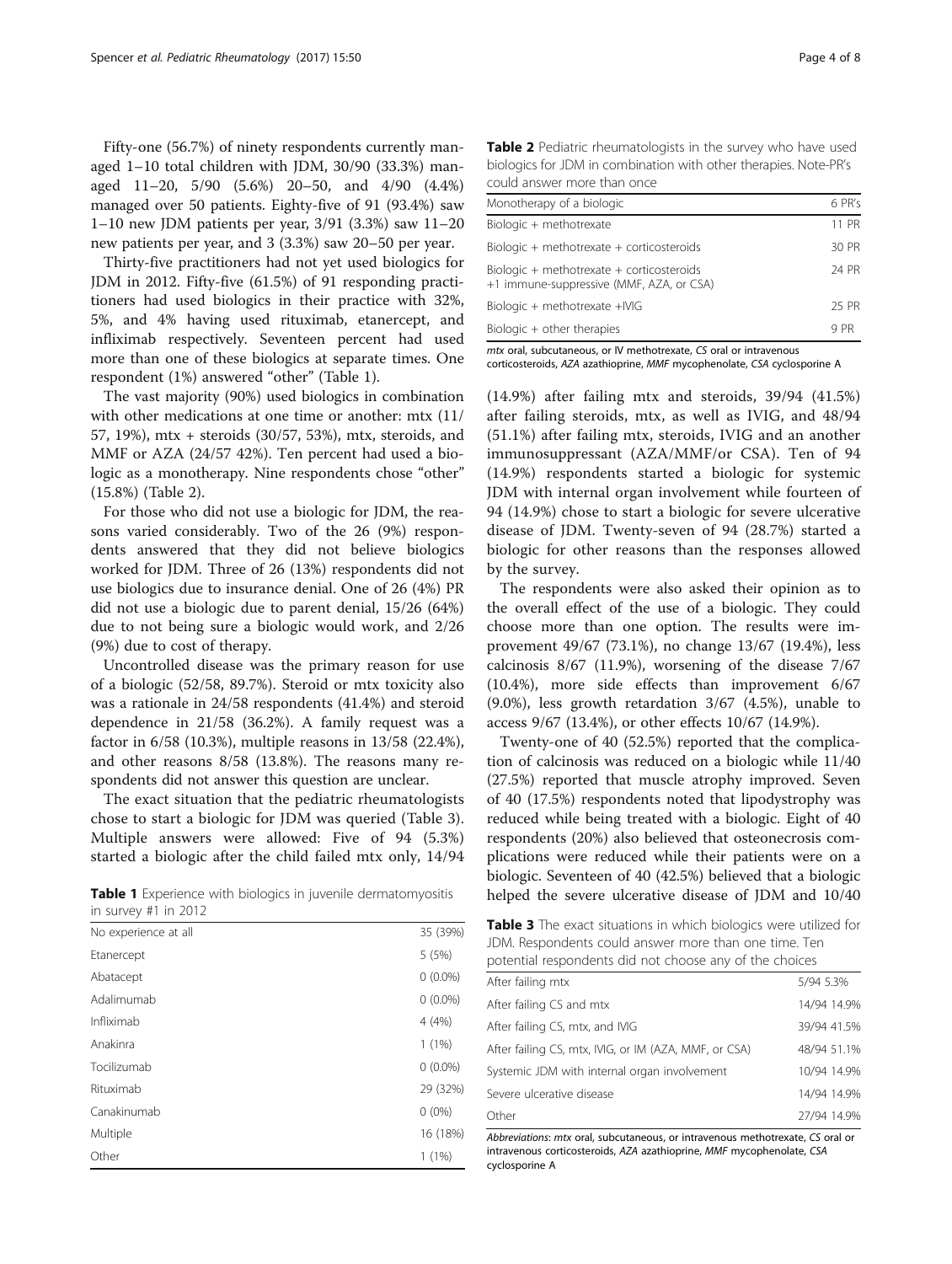(25%) the severe complications of internal organ perforation/necrosis/damage. Nineteen of 40 respondents (47.5%) noted other improvements in JDM complications that could not be listed due to the format of the survey (Table 4).

Twenty-three of 36 respondents (63.9%) noted rituximab side effects at some time while 6/36 respondents (16.7%) reported abatacept side effects. Six of 36 also had experience with side effects on etanercept. Four respondents 4/36 (11.1%) noted adalimumab side effects while 9/36 (25%) infliximab side effects. Five (13.9%) respondents recalled problems on anakinra while 2/36 (5.6%) noted tocilizumab side effects. Four (4/36, 9.9%) reported canakinumab side effects. Two respondents reported having multiple drug side effects and six (16.7%) reported other responses.

A majority of the CARRA members answering responded that if the opportunity arose, they would use a biologic for JDM (41/47, 87%) while only 3/47 (6%) said that they would not. (Note: this low denominator may indicate that not all respondents wished to express an opinion on this question). Seventy percent of the respondents (63/90) recommended that CARRA study biologics in Juvenile DM, 6% responded no (5/90), 23%  $(21/90)$  said they were not sure and  $1/90$   $(1.1\%)$  answered "other". In contrast, 100% of respondents to Survey #2 recommended CARRA study biologics in JDM.

## Survey #2

The second survey's purpose was the following: a) Obtain more details on the current and previous use of biologics for JDM by interested CARRA pediatric rheumatologists including the preferred biologics, rationales for their use, combinations of drugs used with the biologic, and to identify which exact biologic might be the primary or secondary drug to use (See Additional file [1](#page-6-0): Appendix B); It was also designed to begin the development of the protocol for any future biologic CTP (consensus treatment plandata not reported in this report).

Review of the results of this survey confirms the diverse and widespread use of biologics within the CARRA group. Rationales for use were documented (Additional file [1](#page-6-0): Appendix C). There were no

Table 4 In your experience, can the use of biologics in JDM patients reduce any of the following complications?

| Calcinosis                                 | 21/40 52.5% |
|--------------------------------------------|-------------|
| Muscle atrophy                             | 11/40 27.5% |
| Lipodystrophy                              | 7/40 17.5%  |
| Osteonecrosis                              | 8/40 20%    |
| Ulcerative disease                         | 17/40 42.5% |
| Internal organ damage/perforation/necrosis | 10/40 25%   |
| Other complications                        | 19/40 47.5% |
|                                            |             |

recognizable patterns of which biologics were added to which combination of corticosteroids, immunosuppressant's, and IVIG and for what rationale. The results do show support for the use of rituximab, as well as adalimumab, infliximab, abatacept, tocilizumab, and even etanercept.

During the study group sessions of 2014–2015, the study group used these survey results, the current literature, their experiences, and discussion using the nominal group techniques to decide on the ranking of preferences for biologics for refractory JDM. The rankings for treatment and study in these sessions were rituximab, abatacept, infliximab or adalimumab, and tocilizumab in that order.

## Survey #3

At the April 2016 CARRA meeting, the 31 physicians attending the JDM work groups ranked the biologics they would use in 2016 for a refractory JDM child unresponsive to corticosteroids, methotrexate, and IVIG utilizing ranked-choice voting (choice 1 high, 5 low). No IRB approval was needed. Rituximab was ranked first (rank mean 1.2), with abatacept (rank mean 2.4) and tocilizumab (rank mean 2.5) ranked second and third, respectively. Infliximab was the fourth choice (rank mean 3.4) and adalimumab the fifth (rank mean 4.3). The preferences for which biologics to use for refractory JDM appeared to remain essentially unchanged from 2012 to 2016 except for tocilizumab moving to a higher ranking.

## Discussion

Children with JDM have an excellent prognosis on current treatment in 2016 [\[2\]](#page-6-0). Treatment with topical ointments, corticosteroids (prednisone, methylprednisolone), hydroxychloroquine, methotrexate, azathioprine, cyclosporine, and IVIG in different combination treatment regimens has made a tremendous difference. A minority of children with JDM continue to have a difficult course with complications [[2\]](#page-6-0). This JDM group is the target of our efforts with a goal of optimizing our aggressive therapy.

Biologic therapies have revolutionized the treatment of chronic arthritis in children and adults since the late 1990's with markedly improved outcomes and better function. This impressive leap in outcomes cannot be overemphasized [\[11](#page-7-0)–[14](#page-7-0)]. These drugs have targeted proinflammatory cytokines and their receptors such as tumor necrosis factor, interleukin 1, and interleukin six. Other targets include the B cell antigen CD20 and the CTLA Ig molecule. Drugs that target other molecules such as CD-17, CD-23, CD-52 and other molecules are in development [\[43, 45](#page-7-0)]. Though these drugs are expensive, they appear to be more effective than any other arthritis and rheumatic disease treatment.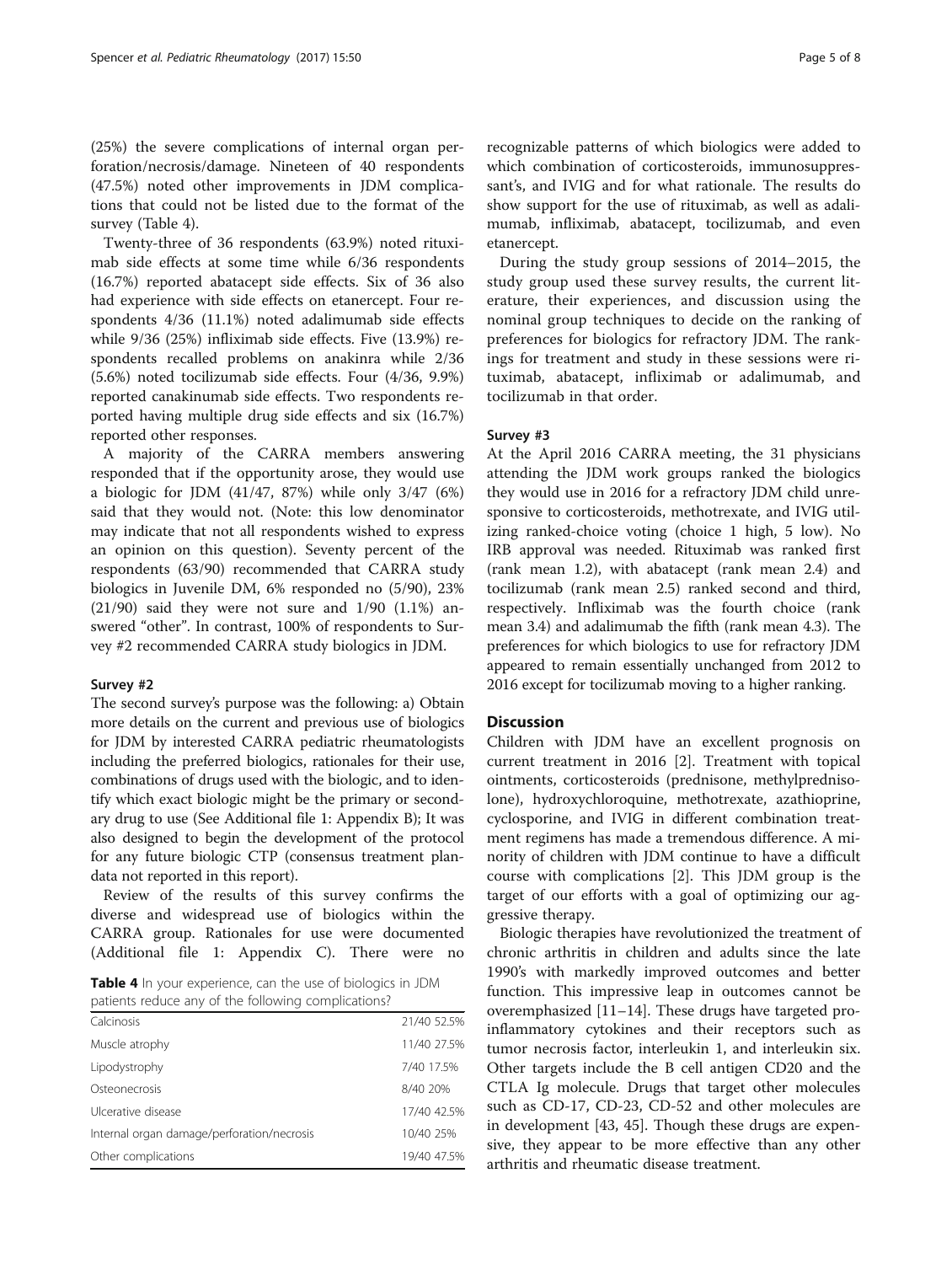Biologic drugs have been used off-label since 2000 for JDM and other inflammatory myositis diseases with encouraging results published [[25](#page-7-0)–[45\]](#page-7-0). Rituximab has been used the most and is believed to have definite benefit [[27](#page-7-0), [28](#page-7-0)]. It was our belief that these biologic drugs might benefit children with refractory JDM and these drugs needed to be evaluated. No randomized clinical trials utilized to provide evidencebased guidelines that would improve clinical outcomes appear likely for this rare disease and trials on the use of one biologic do not help to distinguish the comparative effectiveness of different biologics. We began our surveys on biologics in JDM as a possible precursor to comparative effectiveness research approach (CER) used in our organization that might be able to compare different biologic treatments in a multicenter JDM trial.

Our study developed two surveys initially to capture the experience of our CARRA members with biologics in JDM. Both surveys had a respectable sample of pediatric rheumatologists in North America and notably included PR's who care for a large number of children with JDM. The majority of the PR's surveyed had used biologics for JDM as we suspected and the reasons why the minority had never used biologics for JDM were quite predictable. Most North American PR's surveyed did not start treatment of JDM with biologic monotherapy but only used a biologic after steroids, methotrexate, IVIG or another immunosuppressive in some combination have been tried.

It appears important that the survey respondents believed that the biologics significantly reduced complications, particularly calcinosis, muscle atrophy, contractures, lipodystrophy, and osteonecrosis. Side effects were infrequent with patients on rituximab therapy having the most. The most telling result was that 73% of the respondents indicated that children with resistant JDM appeared to benefit from biologic treatment, supporting our belief that biologics were a logical therapeutic step after failure of corticosteroid, IVIG, and immunosuppressive therapy. Also, 87% respondents in the first survey favored using a biologic for JDM if the opportunity would arise. Finally, 70% of respondents in the first survey and 100% in the second survey recommended that CARRA study biologics in JDM.

The second survey results provides for interested pediatric rheumatologists more detailed and rich information on what pediatric rheumatologists were doing with these biologics for JDM as well as their 2013 preferences for the use of biologics for future study. These opinions provided a starting point for the discussions from 2013 to 2015 at our CARRA consensus meetings. It bears repeating that the involved PR's reviewed the surveys, the medical literature, and their experience in making the choice of the four treatment arms studying biologics in JDM using the consensus methods in face-to-face meetings. Without explicit treatment guidelines, the treatments being used are empirical and vary tremendously rheumatologist-to-rheumatologist. This empirical approach, of course, provides no evidence-based consensus to decide which biologic treatment or treatments are optimal. The best solution may be future multicenter comparative effectiveness research to define guidelines for refractory JDM biologic treatments [[46](#page-7-0)–[50\]](#page-7-0).

The third survey's purpose was to continue to see if opinions of the CARRA JDM work group members had changed by 2016 on the biologics to use for refractory JDM. Thirty pediatric rheumatologists filled out the survey in April, 2016. A case was described of a child with JDM who was unresponsive to corticosteroids, methotrexate, and IVIG. The rheumatologists ranked their preferences of biologics using rank-choice voting of 1–5 (1 top preference) and chose rituximab with abatacept and tocilizumab nextno major change. Though etanercept received some votes, the consensus opinion of the group was that it is not likely to be effective for refractory JDM.

There are limitations to our survey approach. There was likely a responder bias as the pediatric rheumatologists who answered our surveys were likely the ones who had the most interest in JDM and biologic treatment for JDM. Other PR's who did not respond to the surveys may have had other opinions that were not captured in these surveys. The surveys also had considerable variation in the number of answers of CARRA respondents to any particular question. This variability was likely due to differences in interest in the biologics and wide variation in experience with these drugs. There were no "hard stops" requiring respondents to answer any of the questions. Each CARRA member could choose which question to answer. The surveys also left out a question on the ability to reduce corticosteroid doses by use of the biologics. Although there were a large number of pediatric rheumatologists who responded to the survey and participated in our discussions, there were those in the groups who likely disagreed with the consensus decisions made. Also, these recommendations could not replace the clinical acumen and judgment of each rheumatologist facing the wide clinical variability of any one JDM patient with resistant disease. The process took four years as the CARRA JDM study group worked on the survey and consensus process as well as constructing a consensus treatment plan which delayed this report.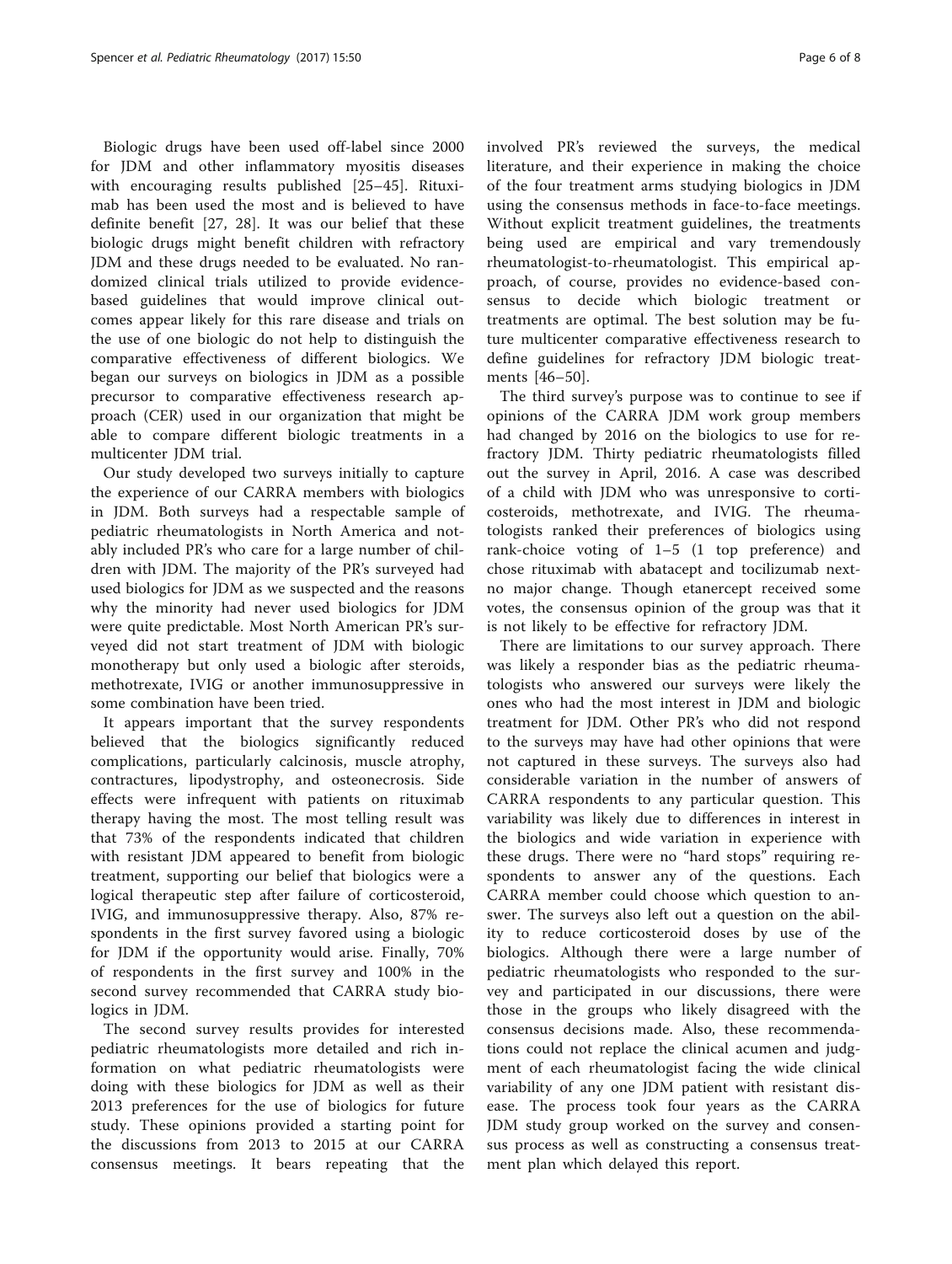## <span id="page-6-0"></span>**Conclusions**

Our CARRA biologic JDM work group is reporting the first experience of a broad cross-section of North American pediatric rheumatologists on the usefulness of biologics in refractory JDM. Three surveys demonstrated that a significant group of pediatric rheumatologists in the US and Canada are using different biologic therapies for this select group of refractory JDM patients despite the lack of evidence-based data and guidelines. Utilizing the nominal group techniques, we used this survey data and subsequent CARRA JDM study group meetings to suggest four potential biologic treatments for consideration for current use and future study. The next step may be to study the comparative effectiveness and safety of rituximab, abatacept, tocilizumab, and anti-TNF's infliximab/adalimumab for refractory JDM.

## Additional file

[Additional file 1: Appendix A.](dx.doi.org/10.1186/s12969-017-0174-0) CARRA survey: Use of Biologics in Juvenile Dermatomyositis. Appendix B Second CARRA JDM Survey: Use of Biologics in refractory/resistant JDM patients. Appendix C Results of 2ND Biologic Survey of CARRA. (DOCX 65 kb)

#### Abbreviations

AZA: azathioprine; CARRA: Children's Arthritis and Rheumatology Research Alliance; CER: comparative effectiveness research; CSA: cyclosporine A; CTP: consensus treatment plan; IVIG: intravenous gamma globulin; JDM: juvenile dermatomyositis; MMF: mycophenolate; MTX: methotrexate; PR: pediatric rheumatologist; Steroids: corticosteroids

#### Acknowledgements

This paper was a group effort. The authors are very appreciative of the involvement of many physicians and other professionals in CARRA in this project. We are especially grateful for the contribution of the pediatric rheumatologists and other professionals in CARRA who filled out one or more of our three anonymous surveys and shared their experience with biologics in JDM as named in the collaborators.

We also wish to recognize those pediatric rheumatologists who reviewed the manuscript and/or participated in one way or another in the surveys or meetings but believed their contribution was not sufficient enough to be on the author or collaborator list. There were also CARRA members we would like to thank who filled out the anonymous surveys but could not be identified for this publication despite our efforts to list them as collaborators. We especially wish to thank Lisa Rider, MD for her contributions in the Delphi discussions and for reviewing the paper.

Pediatric Rheumatologist Collaborators: Leslie Abramson, Dania Basodan, Johanna Chang, Megan Curran, Kyla Driest, Polly Ferguson, Daniel Horton, Kristin Houghton, Maria Ibarra, Esra Meidan, Marc Natter, Miriam Parsa, Reshma Patel, Sarah Ringold, Tova Ronis, Ken Schikler, Bacha Shaham, Elizabeth Stringer, Hemalatha Srinivasahu, Cagri Toruner, Mary Toth, and Dawn Wahezi.

#### Funding

The authors wish to acknowledge CARRA, and the ongoing Arthritis Foundation financial support of CARRA.

#### Availability of data and materials

The data of this study is all available in this publication except survey #2 CTP information. This data from Survey #2 on a CTP may be published separately.

#### Author's contributions

All authors were involved in Delphi discussion of the methods and results, the drafting of the article, or revision of it in its different renditions. All

authors reviewed the final version of the manuscript to be published. Drs. AP and CS had full access to all the data of the study and take responsibility for the accuracy of the survey data, the table data, and the results of the Delphi discussions at CARRA meetings or online. Study conception: AP and CS, Design of the surveys: all the authors, Acquisition of data: AP and CS, Analysis of data and design of the CTP: all the authors, Initiation and revision of the manuscript: AP and CS, Critical review of the manuscript: CS, AP, WB, JW, CW, CL, GS, WB, K, AH in detail and other co-authors in less detail. All authors read and approved the final manuscript.

#### Competing interests

The authors declare that they have no competing interests.

#### Consent for publication

No personal data or photographs were included that required consent for publication. All information provided by the survey participants was anonymous.

## Publisher's Note

Springer Nature remains neutral with regard to jurisdictional claims in published maps and institutional affiliations.

#### Author details

<sup>1</sup>Nationwide Children's Hospital and Ohio State University, Columbus, OH USA. <sup>2</sup> Emory University School of Medicine, Atlanta, GA, USA. <sup>3</sup> Pediatric and Adolescent Health Partners, Richmond, VA, USA. <sup>4</sup>University of Wisconsin-Madison, Madison, WI, USA. <sup>5</sup>University of Florida, Gainesville, FL, USA. <sup>6</sup>University of Louisville, Louisville, KY, USA. <sup>7</sup>Seattle Children's Hospital, University of Washington, Seattle, WA, USA. <sup>8</sup>Riley Hospital for Children, Indiana University Medical Center, Indianapolis, IN, India. <sup>9</sup>University of Iowa Health Care, Iowa City, IA, USA. <sup>10</sup>University of Kansas Medical Center, Kansas City, KS, USA. 11Sanzari Children's Hospital, Hackensack University Medical Center, Hackensack, NJ, USA. <sup>12</sup>University of South Carolina, Charleston, SC, USA. <sup>13</sup>Phoenix Children's Hospital, Phoenix, AZ, USA. <sup>14</sup>Texas Children's<br>Hospital, Houston, TX, USA. <sup>15</sup>Lurie Children's Hospital, Chicago, IL, USA. <sup>16</sup>University of California, San Francisco, San Francisco, CA, USA. <sup>17</sup>University of Alabama at Birmingham, Birmingham, AL, USA. <sup>18</sup>WK Health Center and Dalhousie University, Halifax, NS, Canada. <sup>19</sup>Dell Children's Hospital, Austin, TX, USA. <sup>20</sup>Children's Hospital of The Kings Daughter, Norfolk, VA, USA.<br><sup>21</sup>Inland Rheumatology, Waterville, ME, USA. <sup>22</sup>Metro Health Medical Center and Case Western Reserve University, Cleveland, OH, USA. <sup>23</sup>University of Minnesota, Minneapolis, MN, USA. <sup>24</sup>National Institute of Arthritis and Musculoskeletal and Skin Diseases, National Institutes of Health, Bethesda, MD, USA. 25Alberta Children's Hospital, Cumming School of Medicine, University of Calgary, Calgary, AB, Canada. <sup>26</sup>Lucille Packard Children's Hospital, Stanford University, Stanford, CA, USA. 27Mott Children's Hospital, University of Michigan, Ann Arbor, MI, USA. <sup>28</sup>Cohen Children's Medical Center of New York, New york, USA. <sup>29</sup>Boston Children's Hospital and Harvard Medical School, Boston, MA, USA. <sup>30</sup>School of Medicine, University of Missouri, Columbia, MO, USA.

## Received: 30 April 2017 Accepted: 17 May 2017 Published online: 13 June 2017

#### References

- 1. Cook CD, Rosen FS, Banker BQ. Dermatomyositis and focal scleroderma. Pediatr Clin N Am. 1963;10:979–1016.
- 2. Bitnum S, Daeschner CW Jr, Travis LB, Dodge WF, Hobbs HC. Dermatomyositis. J Pediatr. 1964;74:101–31.
- 3. Sullivan DB, Cassidy JT, Petty RE, Burt A. Prognosis in childhood dermatomyositis. J Pediatr. 1972;80:555–63.
- 4. Crowe WE, Levinson JE, Hilton PK. Clinical and pathogenetic implications of histopathology in childhood polydermatomyositis. Arthritis Rheum. 1982; 25(2):126–39.
- 5. Bowyer SL, Blane CE, Sullivan DB, Cassidy JT. Childhood dermatomyositis: factors predicting functional outcome and development of dystrophic calcification. J Pediatr. 1983;103:882–8.
- 6. Spencer C, Hanson V, Singsen B, Bernstein B, Kornreich H, King K. The course of treated juvenile dermatomyositis. J Pediatr. 1984;105:399–404.
- 7. Miller LC, Michael AF, Yim Y. Childhood dermatomyositis: clinical course and long-term followup. Clin Pediatr. 1987;26:561–6.